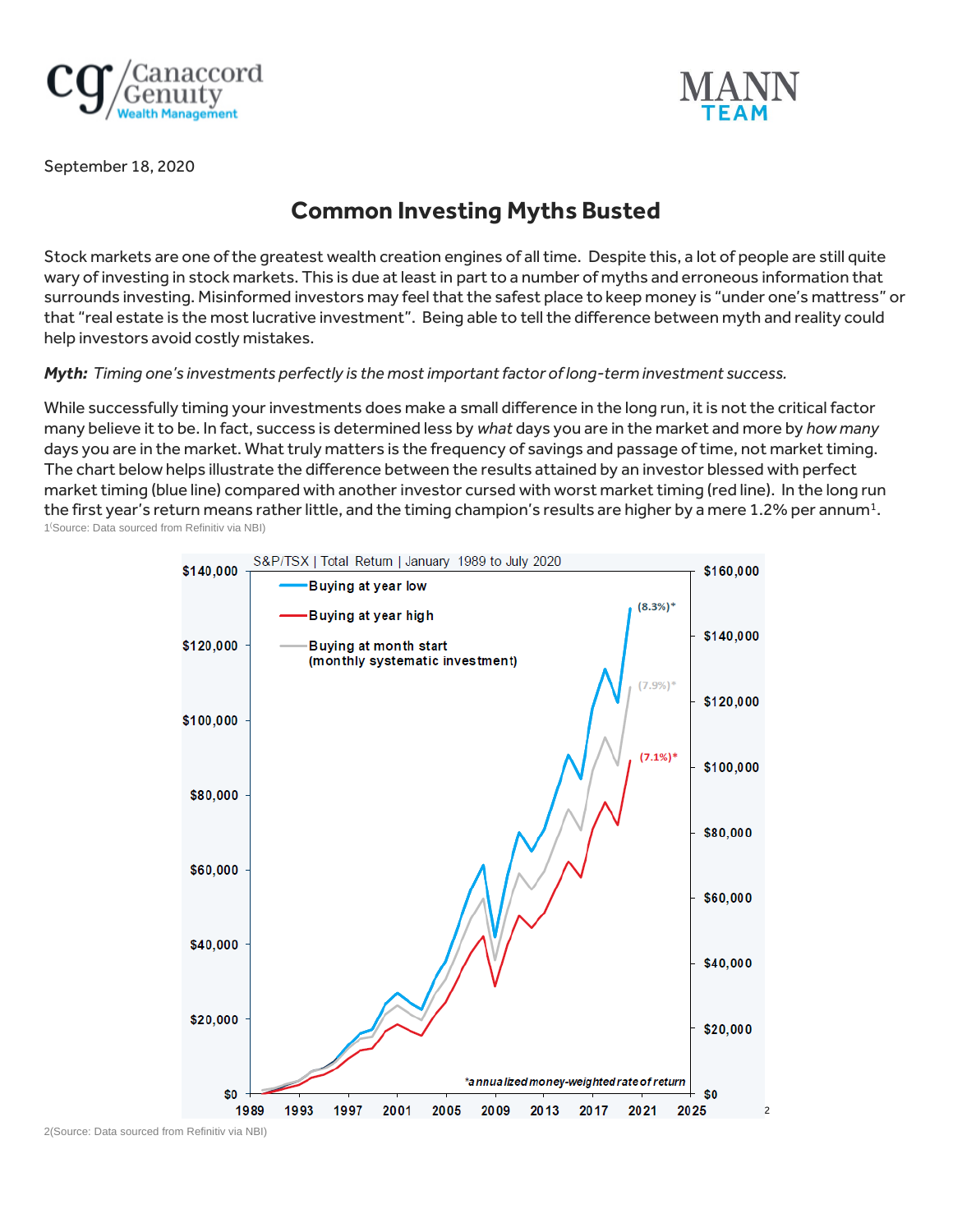



*Myth: Financial markets are inherently volatile and involve an unacceptable amount of risk for the average investor.* 

Market fluctuations are normal on a day to day basis. While extreme days of market movements show up on the evening news, what really matters is the accumulation of 0%-1% days, or average up days invested in the market. These days are responsible for much of the 12% S&P500 annualized total returns over the last 40 years<sup>3</sup>. 3 (Source: Data sourced from Refinitiv via NBI)



*Myth: Investing is one-size-fits-all.*

Just because what your friend is doing is working for them, doesn't mean the same strategy will work for you. Chances are you have different objectives, timelines, expenses, and income levels. All that means is that your investment strategy won't be exactly the same as anyone else's.

## *Myth: Since the long-term historical average annual return on the stock market is ~10%, investors should expect to see annual returns near 10% on their stocks.*

Quite the contrary, it is likely that investors will only rarely see a calendar year where equity returns are close to their long-term historical averages. One likely reason for this myth is the common misconception that *average* is synonymous with *typical*. However, there is no such thing as a typical year in the stock market. As a result, investors should expect a wide range of possible outcomes in any given year. Over time the accumulated annualized stock returns will near the market's long-term average.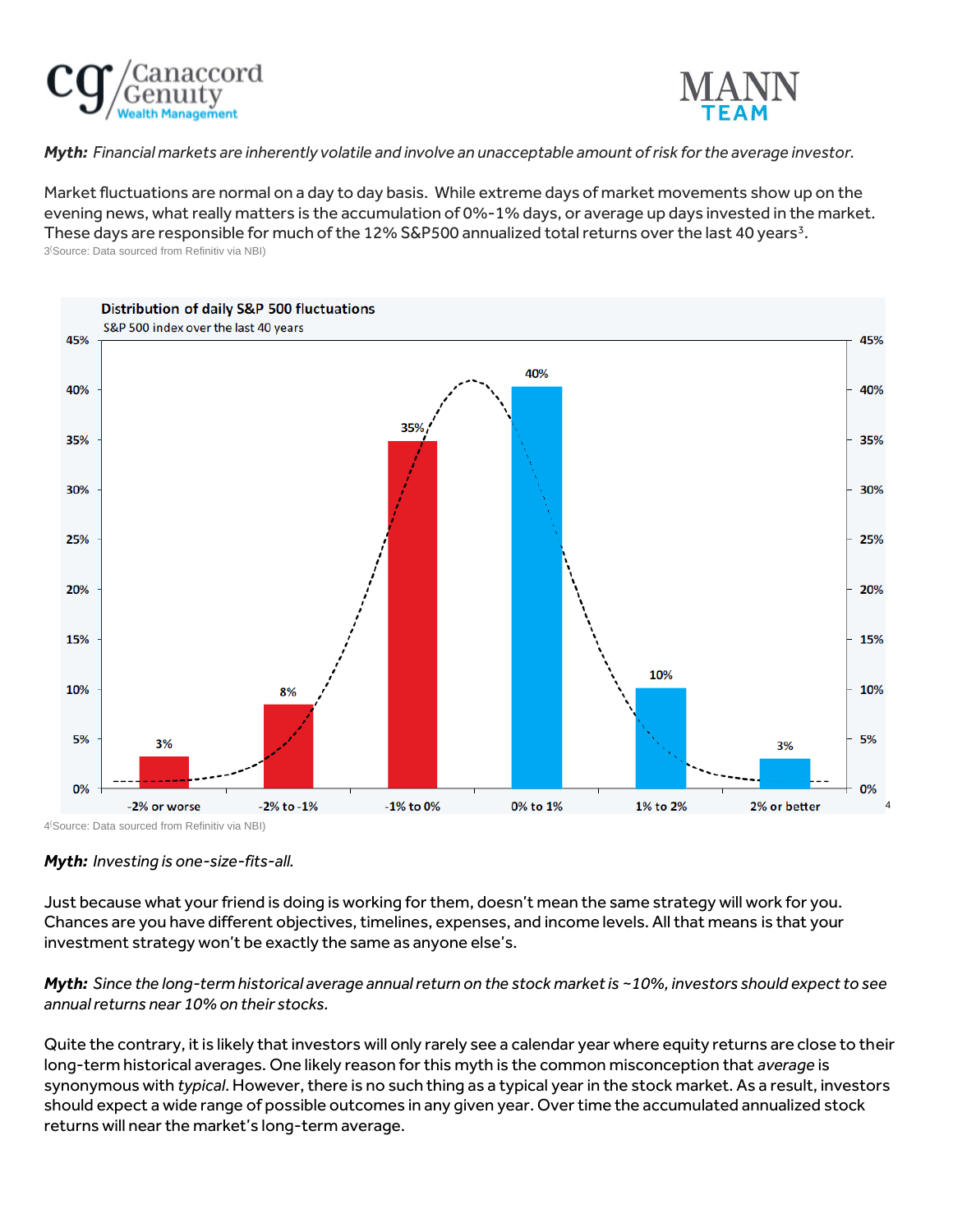



*Myth: Real estate is a better investment than owning stocks.*

Real estate has no guarantee of growth. It is subject to market volatility and price fluctuations like all other assets. Real estate also has many ongoing costs, such as property taxes, maintenance, insurance and/or strata fees. One also needs to consider the headache of being landlord to poor tenants. There's nothing inherently wrong with wanting to own your own home. However, it is important to understand that one's home is not an investment but an asset with liabilities. Unless you are generating positive free cashflow from the property, it is a liability that requires cashflow.

## *Myth: Investing in the stock market is too risky for the average person and is akin to gambling at a casino.*

It is true that daily market fluctuations resemble a coin toss, as markets can be up one day and down the next. Nevertheless, two fundamental reasons make investing completely different from gambling.

Unlike the world of gambling, investing in the stock market is not a zero-sum game, as evidenced by the positive median annualized return. In the long run, equity returns come from companies' ability to grow their earnings, not from investors' misfortune. While gambling remains just as uncertain no matter how long you play, the opposite occurs within equity markets. The longer one remains invested, the greater the chances are of converging towards the premium investors earn for bearing equity risk.

## *Myth: Selling in times of heightened uncertainty can protect investments from heavy losses.*

Selling in times of heightened uncertainty is generally the best way to *ensure* heavy losses, as it usually entails selling low and missing the rebound. More importantly, one should keep in mind that the only certainty is that there will always be uncertainty, as it is the price to pay for capital appreciation in the long run. Media does an excellent job of stoking fear and pessimism, rather than report the latest news with nuance and historical perspective. Letting emotions take over is a good recipe for short-term gain, but long-term pain. As illustrated by the chart below, global equities continue their persistent march upward through all the turmoil brought on by the multitude of newsworthy events.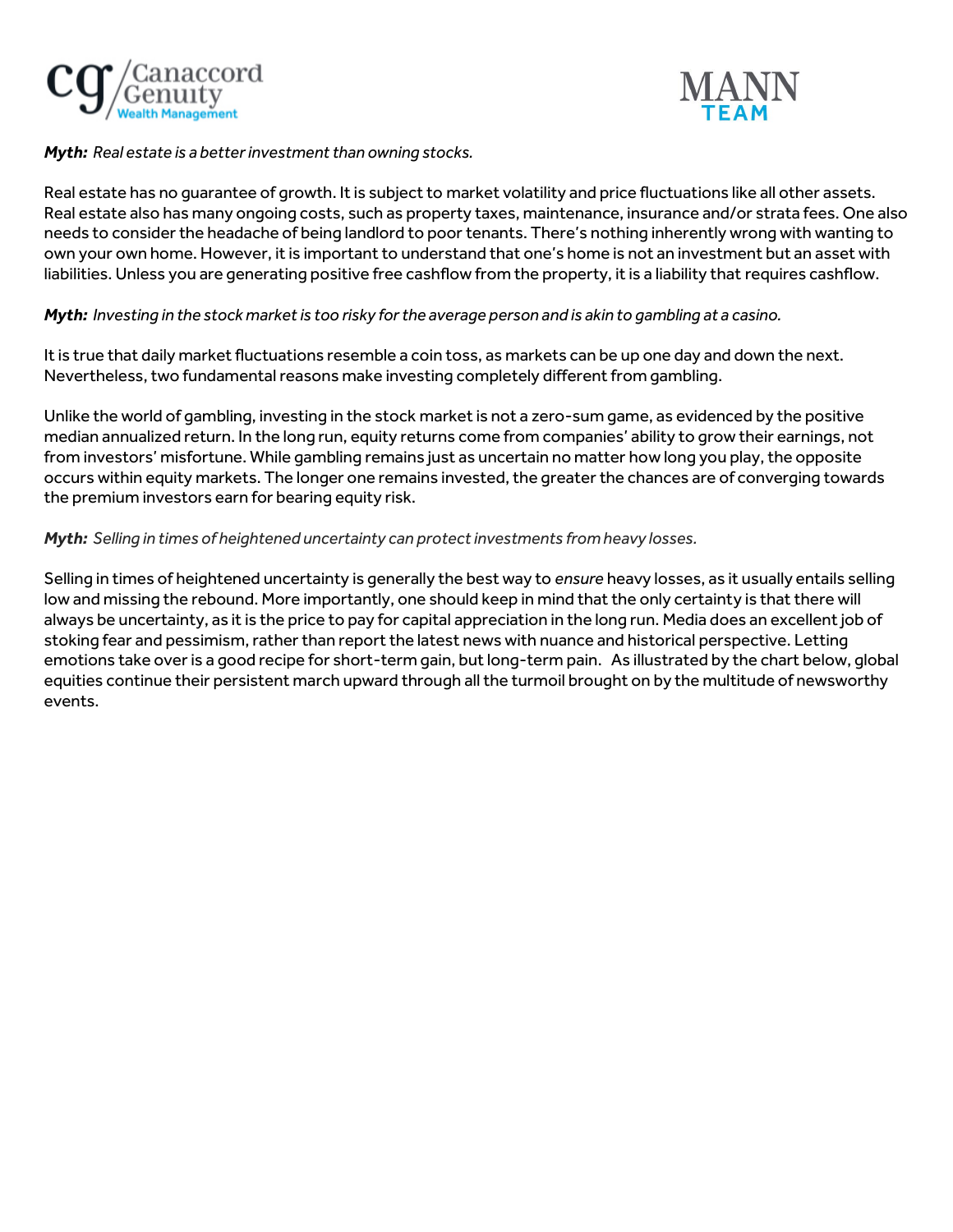

5 (Source: Data sourced from Refinitiv via NBI)

ccord

*Myth: Investors contemplating investing a large sum (an inheritance, or property sale) are better off spreading their entry over time (dollar cost averaging) rather than committing the full amount immediately (lump sum).*

To some degree this does depend on the luck of market timing (for example, investing right before or right after a market correction). However, since 1980, you would have been better off investing the full amount right away 84% of the time, while the decision to split the investment evenly over twelve months would have cost an average of 3.8% in lost returns<sup>6</sup>.

6 (Source: Data sourced from Refinitiv via NBI)

*Myth: Investors that have a "home country bias" feel that it is more prudent to invest primarily in familiar companies domiciled at home, instead of taking on foreign exposure and currency risk.*